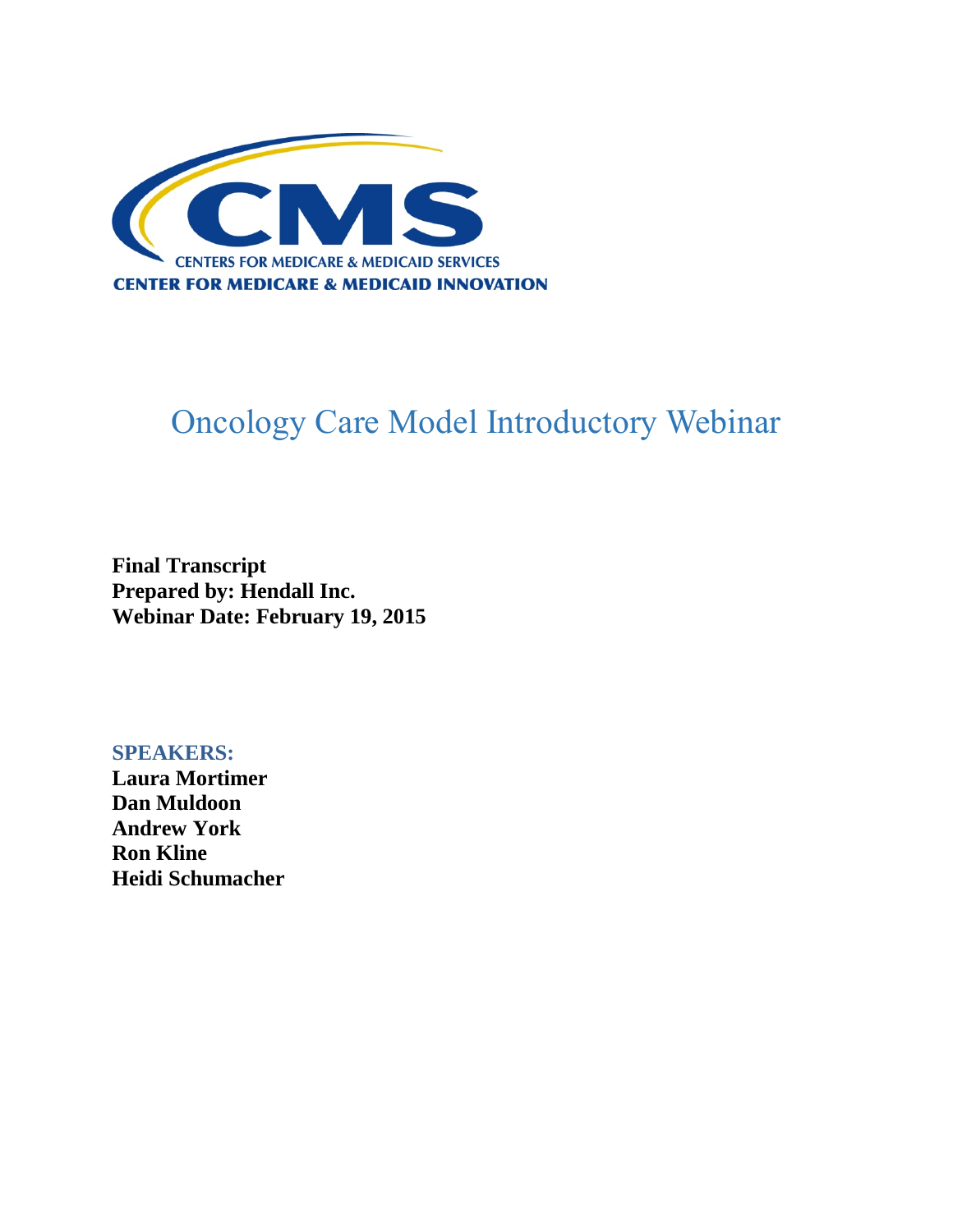## **PRESENTATION**

#### **Introduction:**

**L. Mortimer:** Thank you for joining us today for the CMS Innovation Center's Oncology Care Model, or OCM, Introductory webinar hosted by the OCM program team. My name is Laura Mortimer and I'm joined by my colleagues Dan Muldoon and Andrew York. During this webinar, we'll provide an overview of OCM for both payers and physician practices and also explain the application process. Please refer to the RFA and other materials on our Innovation Center website for further details on the model. The webinar slides will be available after today on the website as well.

> If you have questions during today's presentation, please submit them to the Q&A feature and we will address them following the presentation. To submit a question, click on the "Q&A" button located at the top of your screen, enter your question in the textbox and click "Send." All participants online will be muted during this webinar.

> Following today's presentation, you will be asked to participate in a short survey regarding the presentation. Please take a moment to complete the survey to help inform future OCM webinars. Thank you again for joining us. We are very excited to share the Oncology Care Model with you and we look forward to working with you to improve cancer care for patients through this new model.

> The CMS Innovation Center was established by the Affordable Care Act in 2010 to develop and test innovative healthcare payment and delivery models in Medicare, Medicaid, and CHIP. The center works with a broad range of stakeholders to create, implement, and evaluate new models. We currently have dozens of models in progress and are beginning to scale our most successful ones in order to expand healthcare innovation that works.

> The Innovation Center's payment models promote the broader Health  $\&$ Human Services goal recently outlined by Secretary Burwell: better care, smarter spending, and healthier people. Our models range in focus and scope and include Accountable Care Organizations, Primary Care Transformation, Bundled Payments, and now a new emphasis on specialty care. The center currently has two specialty care models in our portfolio: one for ESRD care and now one for oncology care.

The Specialty Care Model group at CMMI got significant input from many different stakeholders, including patient advocates, physicians, and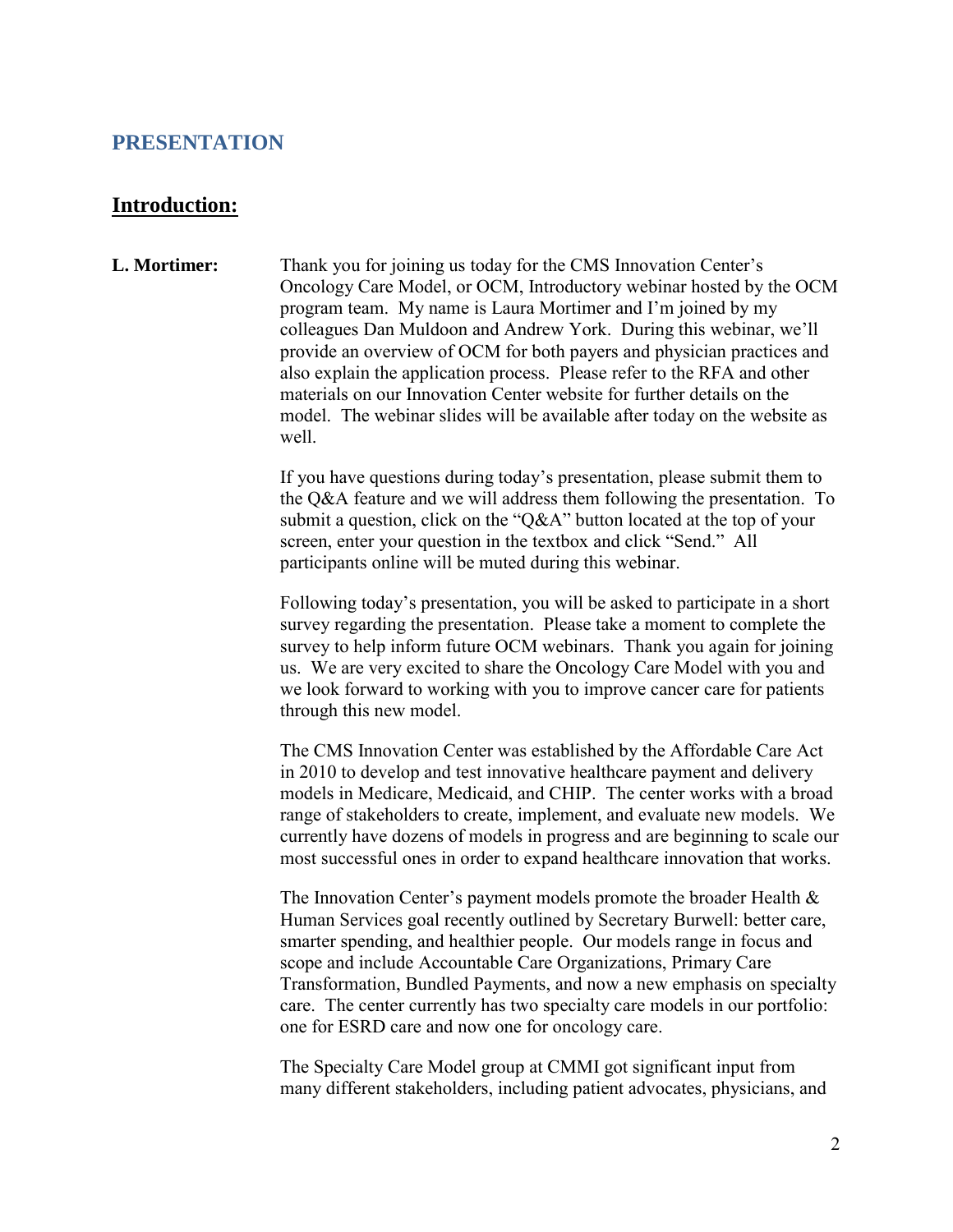payers after we shared the OCM design paper publicly this past August. Since then, we've worked with many of these different groups to incorporate their feedback and fine-tuned the oncology model to best meet our goals. We look forward to continuing these conversations with OCM participants and working very collaboratively over the next few years.

We chose oncology care as our first specialty model area for several reasons. First and most importantly, cancer affects millions of American families. Over 1.6 million Americans are diagnosed with cancer every year and nearly half of those patients are over 65 and Medicare beneficiaries. As you all know, cancer is a very complex disease that can also be very expensive for patients and other payers. The Innovation Center sees a tremendous opportunity to promote its healthcare goals through an oncology payment model.

OCM is a five-year model that focuses on episodes of cancer care. The goals of the model are to appropriately align financial incentives to improve care coordination, appropriateness of care, and access for beneficiaries undergoing chemotherapy. In the model, these incentives encourage participating practices to work collaboratively to manage the complex care needs of their cancer patients and to use services and treatments that have shown to improve health outcomes.

OCM is an episode-based model that defines episodes as six-month periods of care following the initiation of chemotherapy. There is no limit to the number of episodes that beneficiaries may trigger during the model period. Practice transformation is key to this model. Participating physician practices will engage in transformation to improve the quality of care they deliver by meeting a defined set of OCM practice requirements.

Finally, OCM is a multi-payer model, meaning that commercial payers and others are invited to participate along with Medicare by aligning their payment models with the Innovation Center's. By engaging other payers, we increase the opportunity to transform care across the broader patient population by providing robust and aligned support to practices.

Participants in OCM are physician practices that are Medicare providers and furnish chemotherapy. We've received several questions so far regarding which physician practices may or may not participate in the model. We welcome and encourage all chemotherapy providers to participate, including those who practice at cancer centers. The primary exceptions here are practices that are owned or formally affiliated with PPS-exempt hospitals due to differences in their payments for services.

A key feature of the Oncology Care Model is our practice requirements. All practices are expected to engage in care transformation as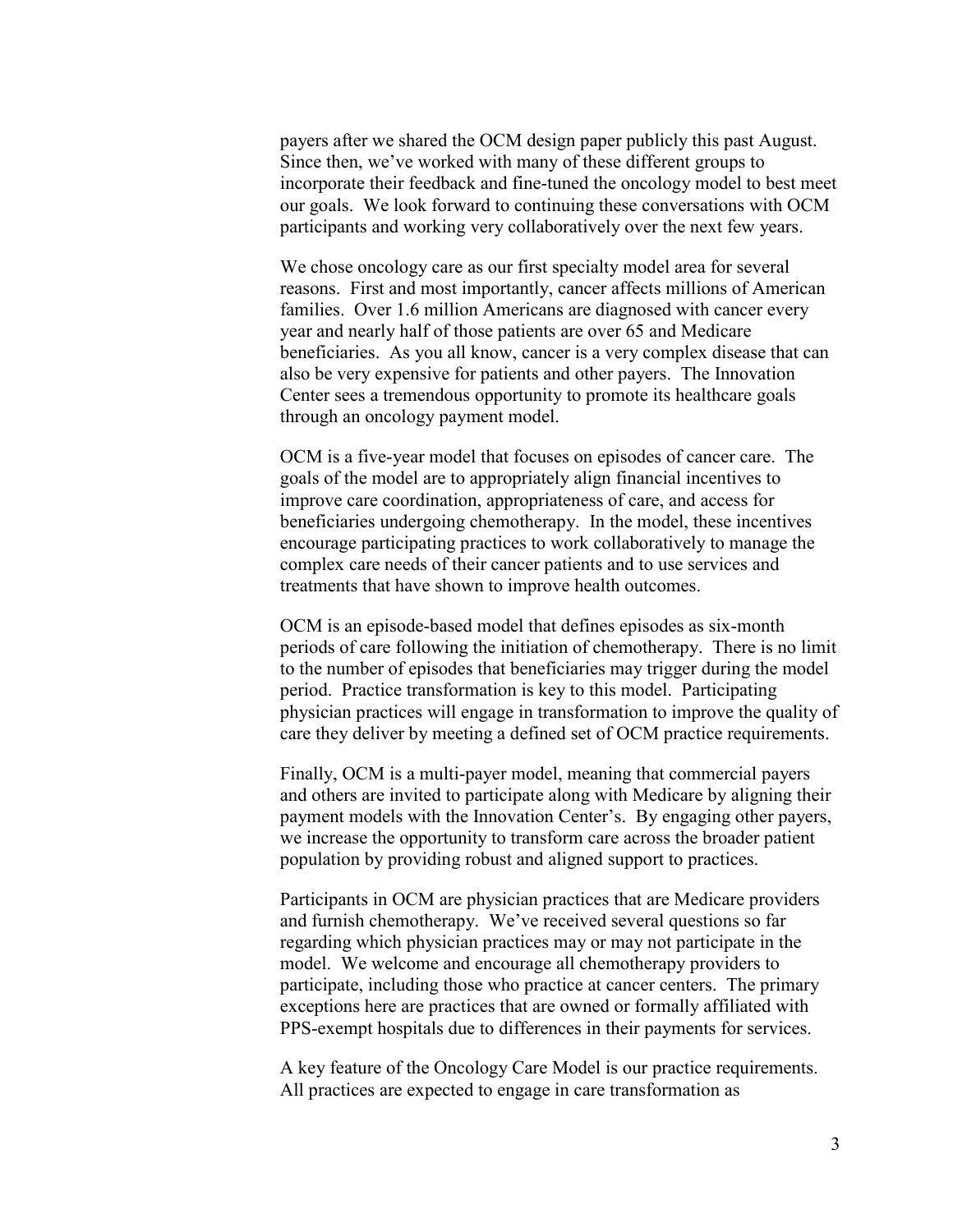demonstrated through these six OCM requirements, which I'll outline here. The first is to provide patients in the model with 24/7 access to a clinician who has real-time access to those patients' medical records. Cancer patients' complex medical needs don't just arise during normal business hours, so we expect clinicians to be available to provide medical advice whenever patients need it.

The second requirement is that practices must use an ONC-certified electronic health record and attest to Stage 2 of meaningful use by the end of the third performance year. As a step towards this goal, practices must attest Stage 1 by the end of year one. Note that the meaningful use requirements may be updated based on future HHS rulemaking.

Third, practices must use data for continuous quality improvement. The Innovation Center will provide participating practices with quality and cost data throughout the model to aid in this improvement. Our Learning and Diffusion team will provide additional support services, collaboration opportunities, and webinars to help practices use the data we provide to improve the quality of care they deliver.

Requirement four is to provide the core functions of patient navigation. Practices are required to provide patient navigation services to all patients in the model. You can find a sample list of these activities from the National Cancer Institute outlined in the RFA. Participating practices are not required to hire additional staff to perform these functions, but they may do so if necessary.

Next, practices must create a care plan for OCM patients that contains the 13 components of the IOM Care Plan. Patients should be actively engaged in creating this plan. Please see the RFA for more details.

The final practice requirement is to treat patients with therapies consistent with nationally recognized clinical guidelines and to report which guidelines they follow. If practices do not follow NCCN or ASCO guidelines, they must provide a rationale for not doing so.

In addition to physician practices, non-Medicare payers may also participate in OCM. From this point forward in the webinar, we'll designate between OCM fee-for-service (OCM-FFS) and OCM for other payers. These other payers may include commercial payers, including Medicare Advantage plans, state Medicaid agencies and other governmental payers such as Tricare and state employee health plans.

The main goal of including these other payers in the model is to work with them to transform oncology care for patients across the population. We believe that a high level of collaboration between Medicare fee-for-service and other payers will allow OCM to drive comprehensive care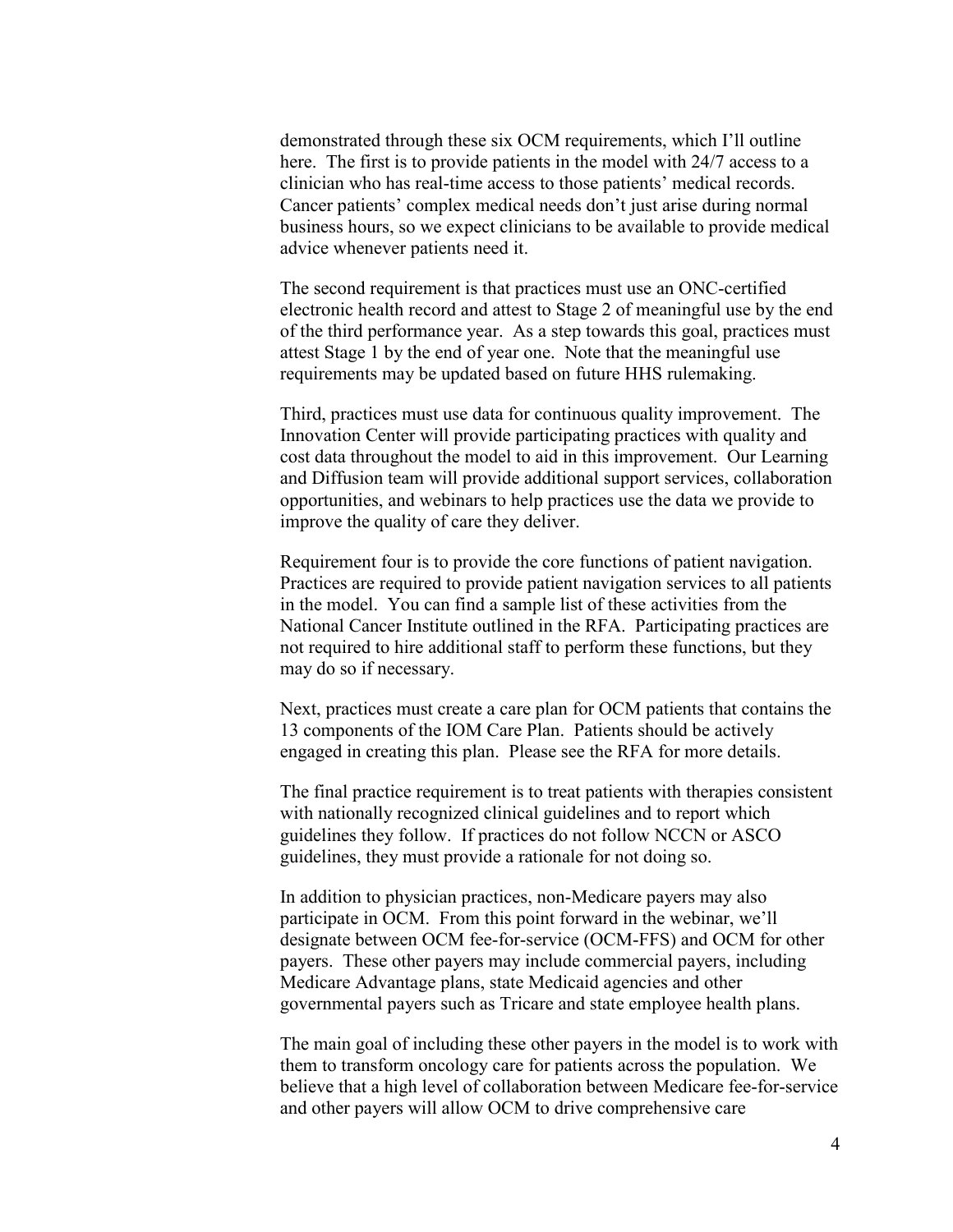transformation and redesign at the practice level. To help practices and payers coordinate their OCM participation, we'll publish a list of payers and practices who submit Letters of Intent to participate on the OCM website in the next few months.

Payers will sign Memoranda of Understanding with CMS and are required to align with OCM fee-for-service on several operational and quality improvement measures. These alignment areas include participating in OCM for its full five years, implementing the same practice requirements as OCM fee-for-service, and using a payment approach which includes payments for enhanced services and for performance. Other payers must share their payment methodologies with the Innovation Center and also share other aggregate level data collected during the model.

The next several slides pertain only to OCM fee-for-service, which I'll just refer to as OCM, although other payers' models may share many of these same details. The target patient population of OCM is Medicare beneficiaries who have Medicare fee-for-service as their primary healthcare payer and receive chemotherapy treatment for cancer from a participating OCM practice. Additional detail, including some restricted patient populations, is listed here and also in the RFA.

We define "episodes" as six-month periods of care following the initiation of chemotherapy treatment for any type of cancer. A list of qualifying chemotherapy drugs is included in our RFA. OCM is a total cost of care model, meaning that the cost of all Medicare A and B services beneficiaries receive, as well as certain Part D expenditures, during this episode will be included in the cost of care of that episode. My colleague Dan will explain more about OCM's payment methodologies in the next few slides.

Beneficiaries may trigger more than one episode during OCM's five-year performance period, depending on their treatment needs and timing. For example, if a beneficiary triggers an episode by receiving chemotherapy on January 1, that episode will conclude on June  $30<sup>th</sup>$ . If the beneficiary continued receiving chemo after that date, she would trigger a second episode. There may be breaks in between episodes if no chemotherapy services are being furnished.

Now I'd like to introduce my Innovation Center colleague Dan Muldoon who will discuss OCM payments.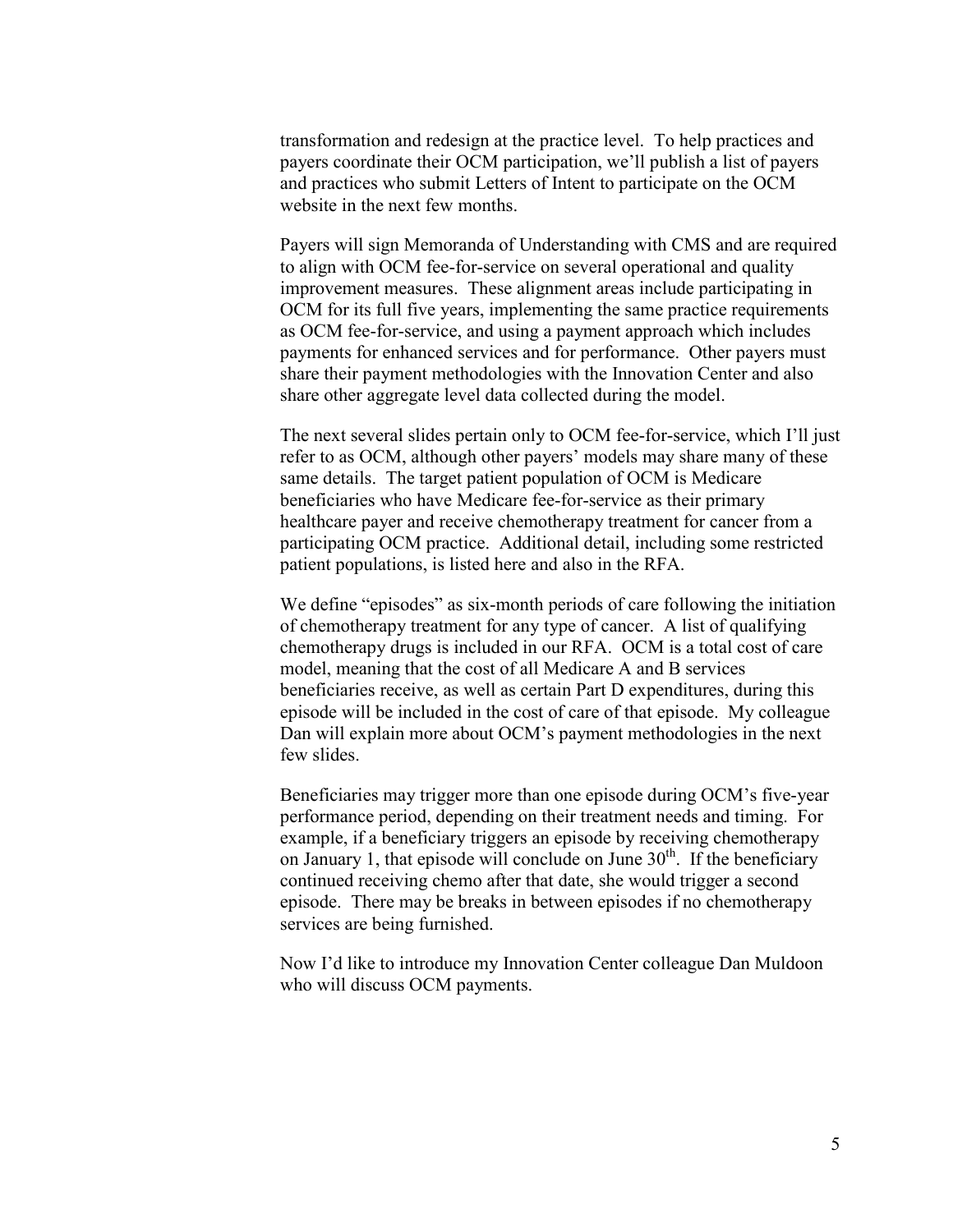## **OCM Payments:**

#### **D. Muldoon:** Hi. Thanks, Laura, for introducing me. I'm going to talk a little bit more about the payment approach for OCM fee-for-service. During OCM, practices will continue to be paid regular Medicare fee-for-service payments, as will other providers that interact with beneficiaries throughout the course of their episodes. We will be layering two different payment approaches on to sort of the existing fee-for-service structure in an effort to realign incentives.

The first of those is a per-beneficiary-per-month payment (PBPM) of \$160, and that payment is designed to cover the enhanced services that we require practices in OCM to perform as part of their participation of the model, things like the 24/7 patient access to a clinician who has access to the patients' medical records. Additionally, practices in OCM fee-forservice will be eligible to build the PBPM monthly for each month of the six-month episodes unless the beneficiary enters into hospice.

Now, in addition to that per-beneficiary-per-month payment we'll be including a performance-based payment as part of the model. So here the incentive is really to lower the total cost of care and to improve the quality of care for beneficiaries throughout the course of their six-month episode period through care redesign, increased care coordination, and other types of practice transformation. This performance-based payment will be a retrospective payment calculated based on historical medical expenditures to set a target price and then also a practice's achievement on selective quality measures. And so basically, CMS will incorporate quality into the payment as well.

Specifically, we'll be calculating a benchmark of episode expenditures for the practices. It will be based on historical data and then we'll risk adjust those expenditures. We'll also adjust for geographic variation that occurs simply because Medicare pays different prices in different parts of the country. Then we'll be trending that benchmark forward to the performance period.

At that time, when we have these benchmarks, we will apply a discount that represents the savings to Medicare to calculate a target price for episodes in OCM. In the example below, you'll see that we look at a benchmark of \$100 per episode, again, a hypothetical benchmark. And then with the discount of 4%, we would take off \$4 and the target price would be \$96. Then when it came time to perform our retrospective reconciliation, we would look at the actual fee-for-service expenditures that occurred during an episode and sum those up to compare those to the target price.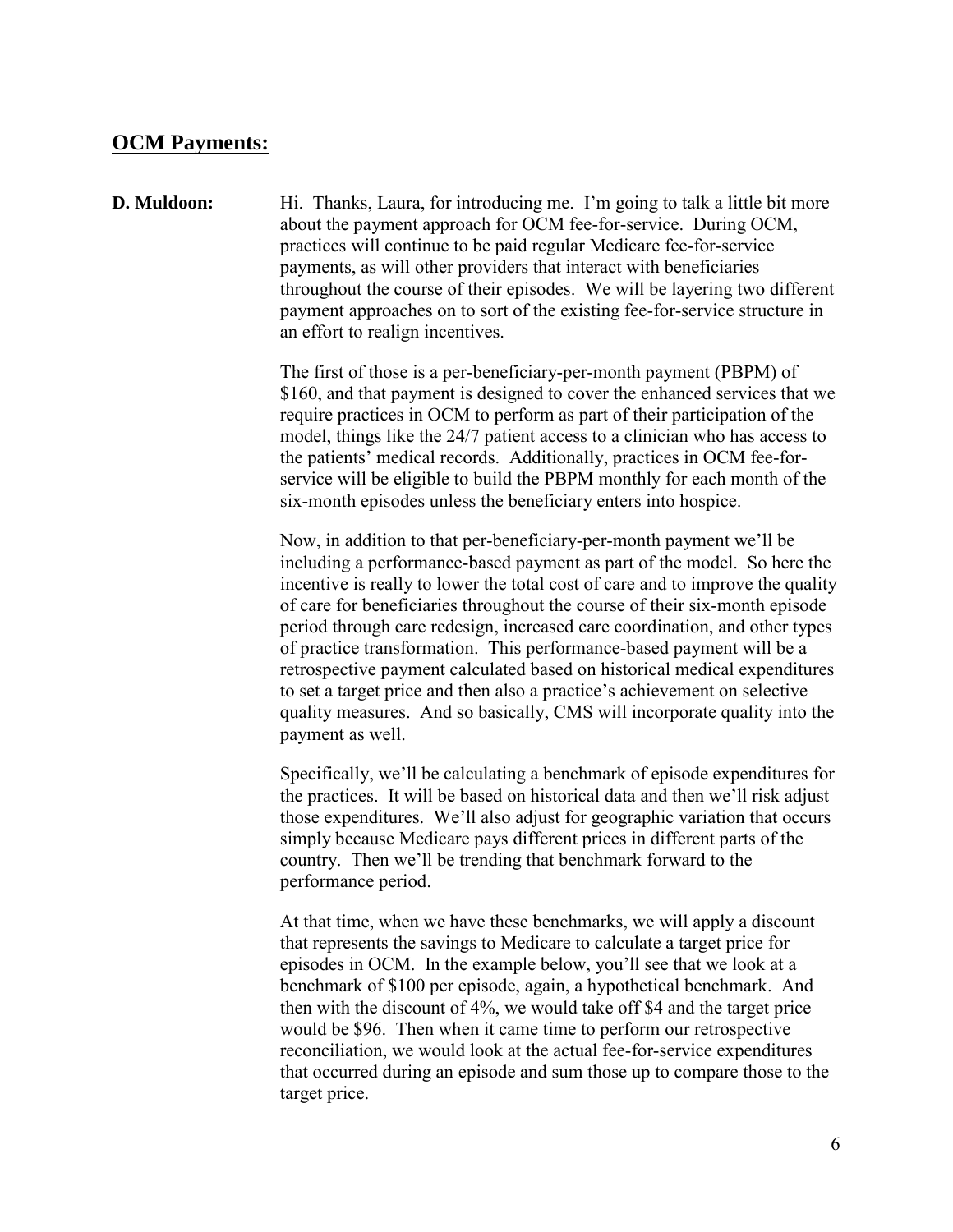For example, if actual expenditures during an episode were \$90, the practice would be eligible to receive a performance-based payment of up to \$6. If they perform well on the selected quality measures that we're incorporating into the payment, then the practices would be able to receive that full \$6, although there is a possibility of a reduction if they do not perform as well on the quality measures.

In OCM fee-for-service, we'll be offering two risk arrangements that practices can opt for. The first is a one-sided risk arrangement in which participants would not be responsible for Medicare expenditures that exceed the target price for the duration of the five-year model. In this risk arrangement practices must qualify for a performance-based payment or achieve savings for at least one performance period by the end of the third year in the model.

Again, the way we would implement this one-sided risk is that within each performance period we would first make the calculations for each of the episodes that occurred at a practice and then net out the positive and negative reconciliation amounts across all those episodes, and then look at that final practice level figure. And if that figure were less than zero, then the practice would not be required to pay back Medicare.

The other option that we're allowing is a two-sided risk option, and in this option practices would be responsible for Medicare expenditures that exceed the target price. Again, we do that similar netting mechanism across episodes within a performance period at a participant.

The option to take this downside risk is only going to begin in year three, so there will be two years of one-sided risk for all participants in the model, regardless. And to incentivize practices to opt for the two-sided risk, we're going to take a lower discount for Medicare of 2.75%, so that offers the practices the ability to capture a larger performance-based payment if they take on some additional financial risk. Again, in this twosided risk option there's still the requirement that the practice has qualified for at least one performance-based payment by the end of the third model year.

Now we'll talk a little bit more about benchmarking. So here we're going to be basing the benchmarking and setting our target prices on historical Medicare expenditure data. We're going to be basing those both on practice data as it's available, and when there's ample practice data. But we'll also be incorporating regional and national data as necessary to increase our precision and to allow us to incorporate a broader set of risk adjustment factors that we find correlate with episode expenditures and have some predictive capacity to explain variation in episode expenditures.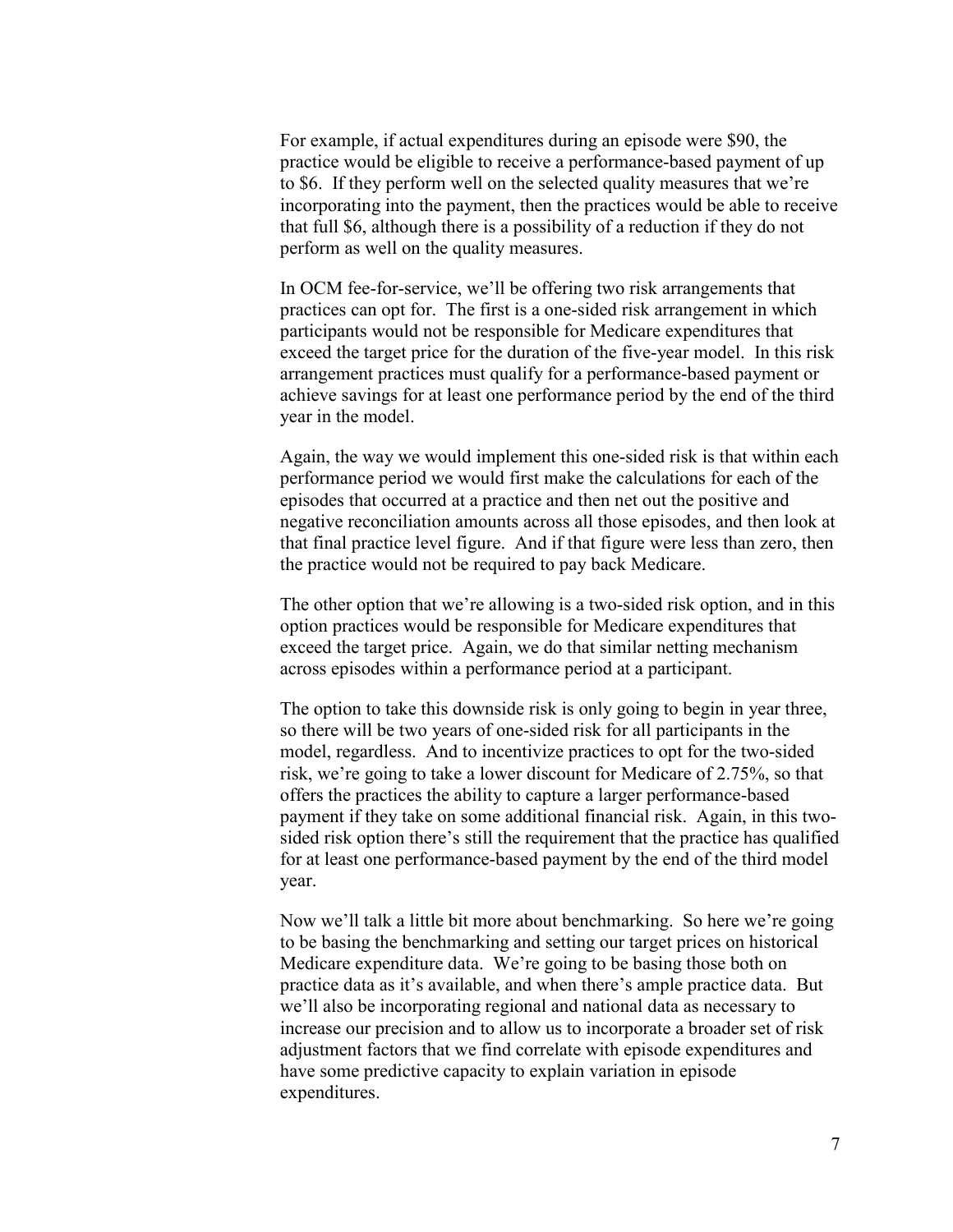We will be risk adjusting these benchmarks and accounting also for geographic variation that just happens because of the way that Medicare pays for the same service in different parts of the country. Then we'll trend those target prices into the applicable performance period.

As mentioned on the previous slide, in the one-sided risk arrangement there will be a 4% discount that Medicare takes off the top to get to the target price. And in the two-sided risk option we'll be only taking a 2.75% discount, again, to give practices the opportunity to capture a larger portion of savings.

In both the benchmarks and also in episodes that occur during a performance period, we will include beneficiaries participating in clinical trials. So those beneficiaries will be included both for the purposes of setting benchmarks and for performance periods.

Additionally, we do want to insure that we incentivize appropriate use of new technologies that demonstrate significant improvement in efficacy or safety relative to existing therapies, so we're working to make sure that we have adequate measures in place so that we don't disincentivize practices from using those treatments when they really would be appropriate and in the beneficiary's best interest. So we'll be incorporating an adjustment for those new technologies into our benchmarking methodology as well.

Now we'll talk a little bit about some of the risk adjustment factors that we'll be looking to incorporate into our episodes. The first would be beneficiary characteristics, such as the beneficiary's age; comorbidities present at the onset of chemotherapy; and gender, to the extent that those types of characteristics correlate with episode expenditures. Also, we will look at episode characteristics – we expect that there will be different cost profiles associated with a beneficiary's first chemotherapy episode versus a secondary or tertiary episode.

Similarly, we'll be looking at disease characteristics, predominantly cancer type, especially in the first year. And then also some of the different types of services that are furnished during the episodes, such as radiation therapy or endocrine therapies that theoretically could or do affect the expenditures that occurred throughout an episode.

In the first year of the OCM fee-for-service, we'll be basing this risk adjustment solely on the information we have available in claims data here at Medicare. In later years in the model, we will be incorporating additional factors into a risk adjustment strategy that are not based on claims data, such as cancer staging. We're also seeking input from prospective applicants on different types of measures that they think would be important here for trying to risk adjust target prices. In the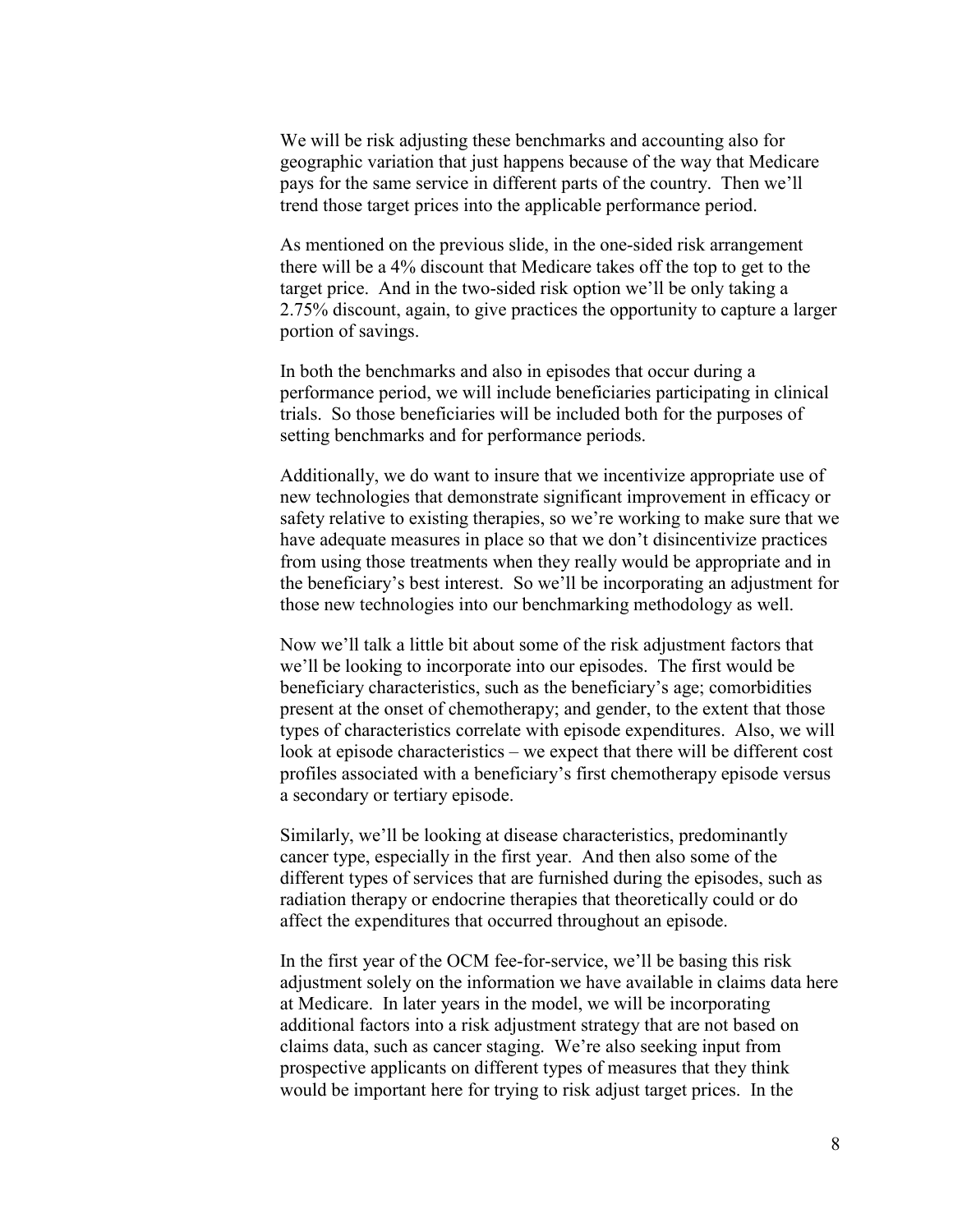application, there's a section where we solicit your input on the different types of measures that we could look to, to collect and then incorporate into how we set prices in Years 2 and onward in the model.

At this time, I'd like to introduce my colleague Andrew York and he's going to discuss quality measures and some other aspects that we'll be including in OCM.

## **Quality Measures:**

**A. York:** Great. Thanks. Monitoring and quality are going to be important parts of the Oncology Care Model, especially because of the two-part payment method used by the model. Our quality strategy aligns with overall CMS and HHS quality strategies, and we're covering all six of the CMS quality domains with our measures.

> The data that's going to be used to actually collect these quality measures, as well as to monitor the model itself, is going to include Medicare claims data, patient surveys, practice reported data, and this is actually going to be one of the first models out of CMMI, as Dan mentioned, that's going to be collecting clinical data. So we're going to be collecting staging and other clinical data as part of the model.

> We have a tentative list of 32 quality measures; 8 of those measures are going to be used to adjust for performance payments, and 24 of them are going to be for overall quality monitoring. The important thing to note is that the majority are claims-based measures, so the number of measures shouldn't sound as overwhelming. Finally, this is a tentative list, so we're still looking for recommendations from all applicants on measures that should be either added or removed, should be considered in payment, or just used for monitoring. There's an opportunity for you to comment on that in your application.

> I wanted to take some time to just go through the eight measures that we plan to use for the performance-based payment. Again, these are going to be the ones that can adjust for the savings that are achieved based on the benchmark.

> So the first measure is going to be the number of ED visits per OCM feefor-service beneficiary per episode. Second measure is going to be the number of hospital admissions per OCM fee-for-service beneficiary per episode. And then after that we have two end-of-life measures. One's going to be the percentage of Medicare fee-for-service beneficiaries managed by the practice admitted to hospice for less than three days. The next is percentage of Medicare fee-for-service beneficiaries managed by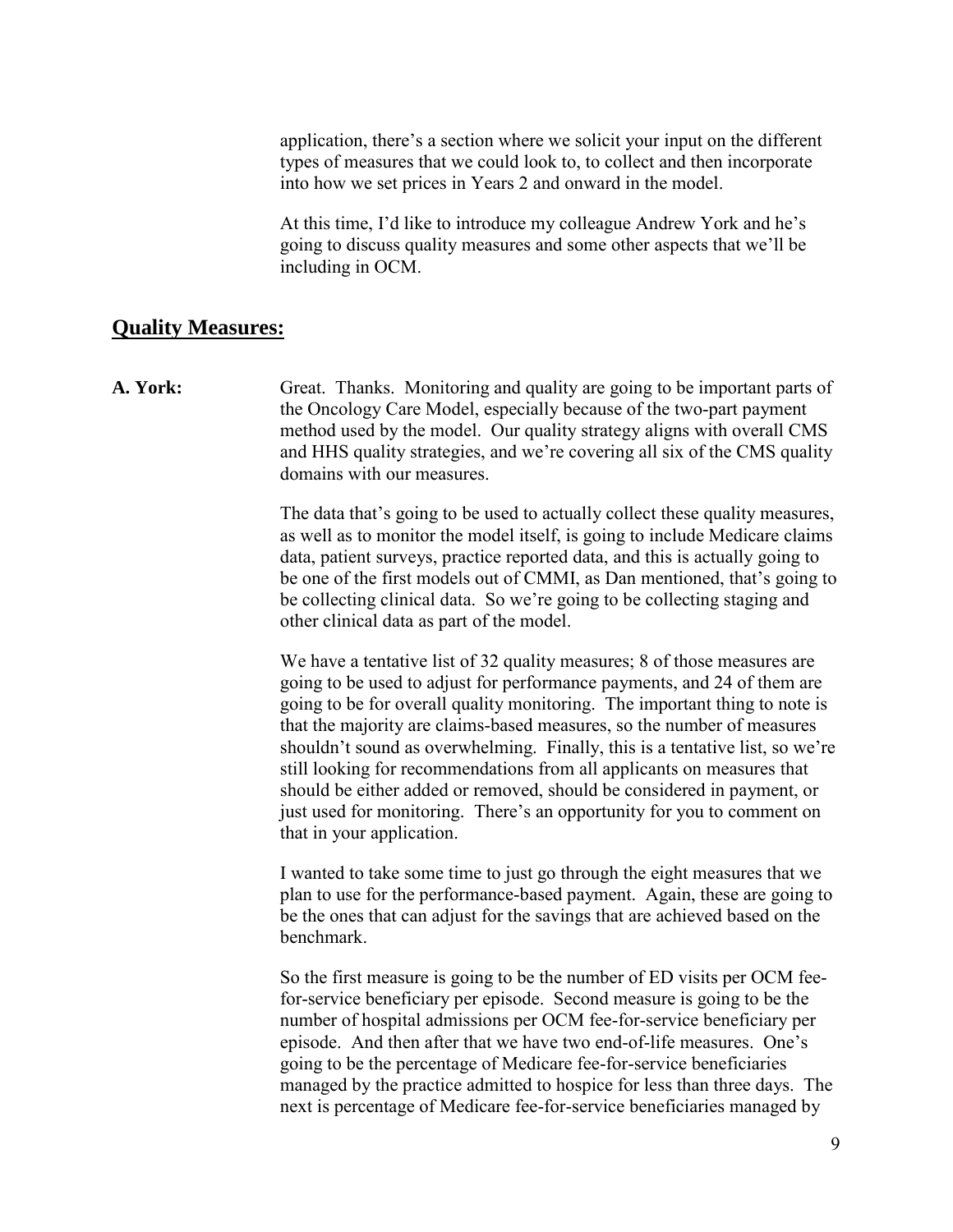the practice who experienced more than one ED visit in the last 30 days of life. The next is a PQRS measure where we look at the percentage of patients that have their pain intensity quantified and have a documented plan of care for pain as part of their experience.

Next is going to be a patient experience, which is going to be modeled similarly to the other CMMI models with modified CAHPS. Then next measure is the number of face-to-face encounters in which the patient is assessed by an approved patient-reported outcomes tool, and that will be clarified when the final list of measures comes out. The final measure is the percentage of patients that receive psychosocial screening and an intervention at least once per episode.

As I mentioned, these are going to go towards adjusting the performancebased payments. They're going to help calculate this performance multiplier that was mentioned in the RFA, and it's going to look similar to what's been done for the ACO and CPC models. Basically, the practices are going to get a score on a measure which is going to be compared to national data to set their percentile. Their percentile score is going to align them with quality points for each measure, and the quality points for each measure earned are going to be added up to create an aggregate quality score. That quality score is going to be mapped to the percentage of the performance-based payment that the practice will receive. For this methodology, the exact algorithm is going to be available before the practices sign practice agreements.

As you can see with all of the CMMI models, monitoring and evaluation is going to be an extremely important part of the model. We're going to be tracking claims data to look at any changes in care and also we're going to be using our patient surveys to see if there's any difference before the and after the model starts. We're going to have a number of site visits where we'll be looking at if the practice has been able to comply with care transformation. And we're also going to be looking at the quality measurement data to ensure the quality of care is being maintained throughout the model, and as we hope, possibly improving.

We will have time-in- motion studies, which are going to be analyzing the staff time associated with clinical care and the practice requirements required for practice transformation. And then finally, as part of our site visits, we'll also do medical record audits, tracking of patient complaints, and appeals. As I mentioned, a lot of the utilization measures are actually going to look at utilization, costs, and quality that can be attributed to the model. That's going to come out in a series of reports.

Learning and Diffusion is also going to be an important part. As you can see from our practice requirements, we're looking for a comprehensive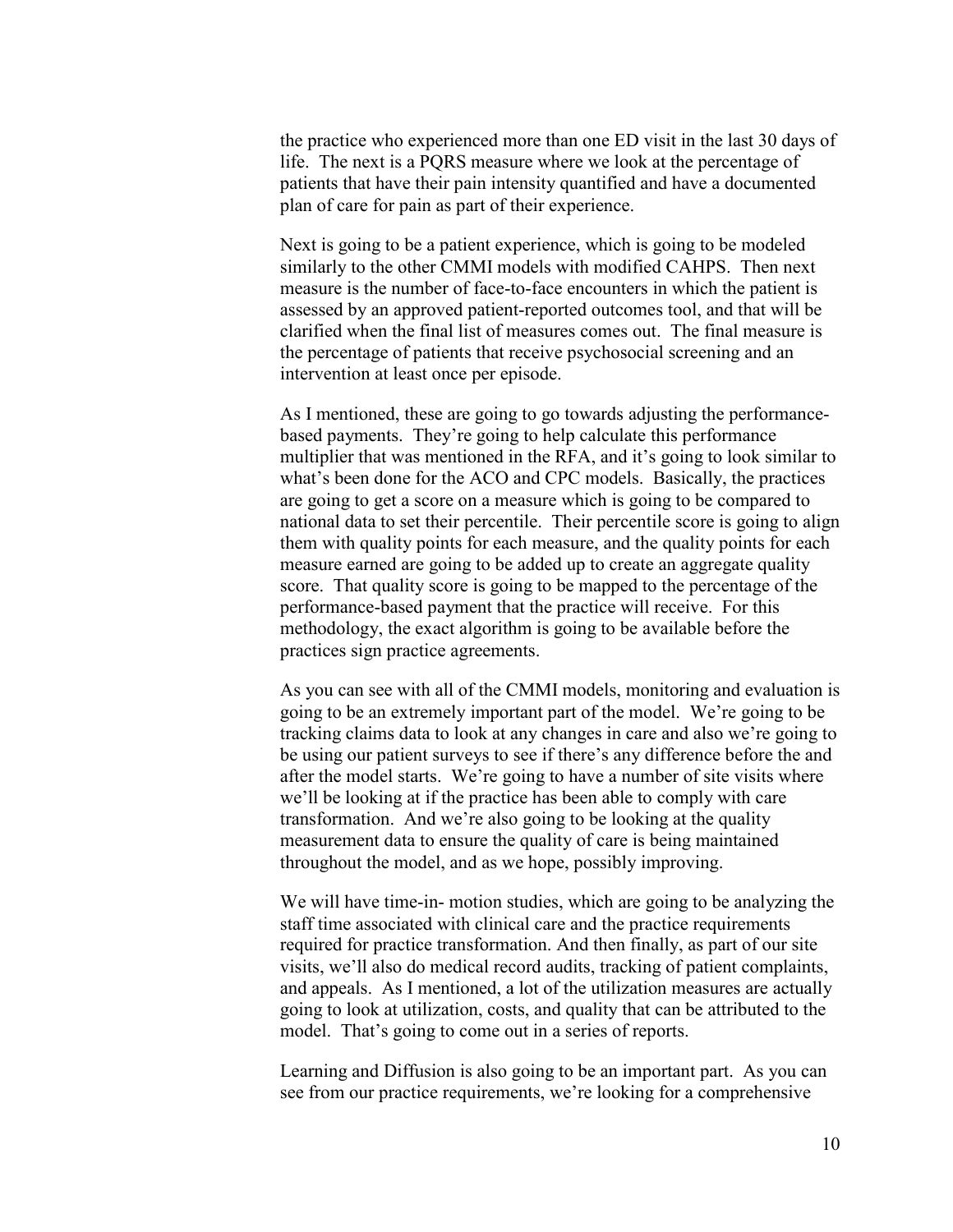change from the practices. So, we're going to be hoping to find best practices among the practices to learn and help practices learn from each other as part of our learning and diffusion.

Also, we're going to have an online portal to support learning through shared resources, tools, and ideas. We're going to have action groups in which practices work together to explore critical topics and areas and build the capability to deliver the comprehensive care that we're targeting. Finally our Learning and Diffusion team will be coaching practices to help them overcome any barriers to improvement.

Practitioners and beneficiaries that are already enrolled in shared savings programs, such as the ACOs, are eligible to apply for OCM. Unfortunately, practices will not be able to concurrently be enrolled in both the Transforming Clinical Practice Initiative and OCM. . The good thing about that is we don't foresee a lot of overlap between them, but participants can't be enrolled in both of those programs.

Then finally, there are a number of care management fees that practitioners are eligible to receive under the Physician Fee Schedule. Practices that are participating in the Oncology Care Model will not be able to bill those fees for the same beneficiary during the same month that they bill the OCM per-beneficiary-per-month fee. With that, I will turn it back over to Laura to talk about the application process. Thanks.

#### **L. Mortimer:** Great. Thanks, Andy. These final two slides are about the OCM application process for both payers and practices. This process has two parts, both of which are entirely electronic. First, applicants must submit electronic Letters of Intent, or LOIs. LOI PDF forms may be downloaded from the OCM website, completed electronically, and then emailed to the Innovation Center as attachments. Payer LOIs are due by April 9<sup>th</sup> and practice LOIs are due May  $7<sup>th</sup>$ . Applicants who submit timely complete LOIs will be sent an authenticated web link and password to complete an electronic application.

Application templates are available now for anyone to view on the OCM website. Please do not submit these templates to the Innovation Center. They are for your reference only so that you can prepare application answers prior to receiving access to the actual application. Only applications submitted through the authenticated web link will be accepted.

The Innovation Center will publicly post lists of payers and practices who submit LOIs on the OCM website. Practices are strongly encouraged to participate in OCM with multiple payers to increase the opportunity for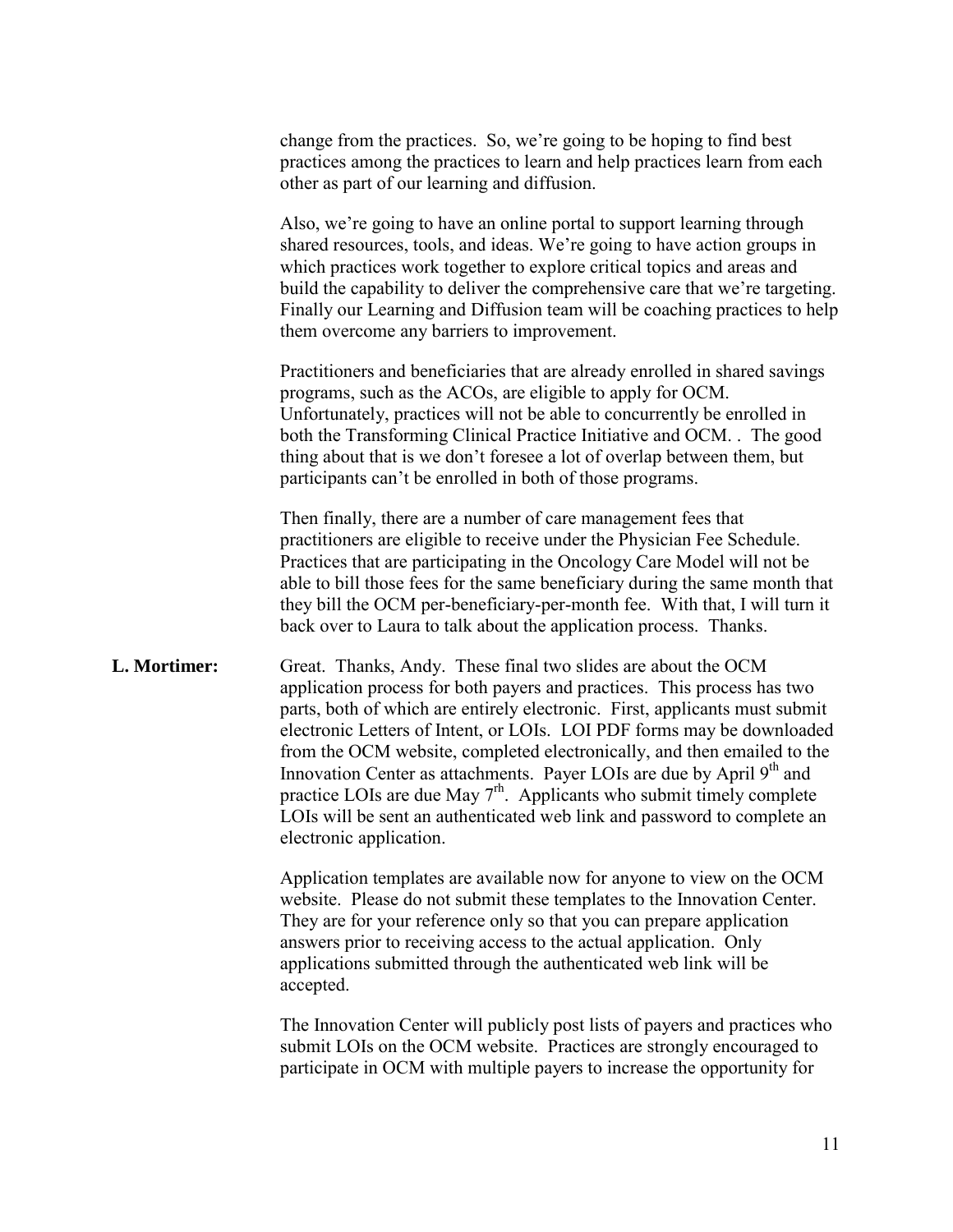successful practice transformation. Practices will receive additional points in the application review for applying with multiple payers.

We've listed the major components of the payer and practice applications here. Again, the electronic application forms are only acceptable through the web link, which applicants will receive after submitting LOIs. Please note that practices will need to submit letters of support for all payers with whom they apply for OCM participation. These application materials are explained in much more detail in Table 1 of our RFA, so please see that document for additional information.

That concludes our presentation, so now we'll just take a few minutes before responding to the many questions that have come in. Again, to submit a question, click on the "Q&A" box on your screen. And as a reminder, once the Q&A period ends, please take a second to complete the survey that appears on your screen. I know several have already asked whether the slides will be available from this presentation and they will indeed, along with a transcript. That will be available on the OCM website shortly. So, we will be back in a moment.

### **Questions and Answers:**

- **H. Schumacher:** Great, so we're going to take questions in a few cohorts. The first group of questions that we received around a similar theme was one, if we can clarify whether there's a maximum number of episodes that a given beneficiary can trigger within the five-year performance period. And secondly, what costs will be included in the total episode expenditures, whether it's truly total cost of care or just cancer-related costs. I'll let Dan answer those.
- **D. Muldoon:** This is Dan Muldoon again. So on the first question, the number of episodes, in the earlier model design paper we had published we had been thinking about limiting the number of episodes to two per beneficiary. However, since then we've revised our thinking and are going to allow beneficiaries to continue to initiate episodes beyond the second episode. So, beneficiaries theoretically could initiate up to ten episodes in a fiveyear period, but we don't anticipate that. Based on our analytics we have seen that the number of episodes have severely dropped off sort of looking after the second and third episode that a beneficiary has. So while there's a possibility to initiate many episodes, we do not anticipate that we'll be seeing a lot of episodes occurring in the fifth, sixth, seventh episodes.

The second question that you posed to me was about the costs that we'll be including in the model. So there we are coming at this from a perspective of managing the total cost of care for all the Medicare services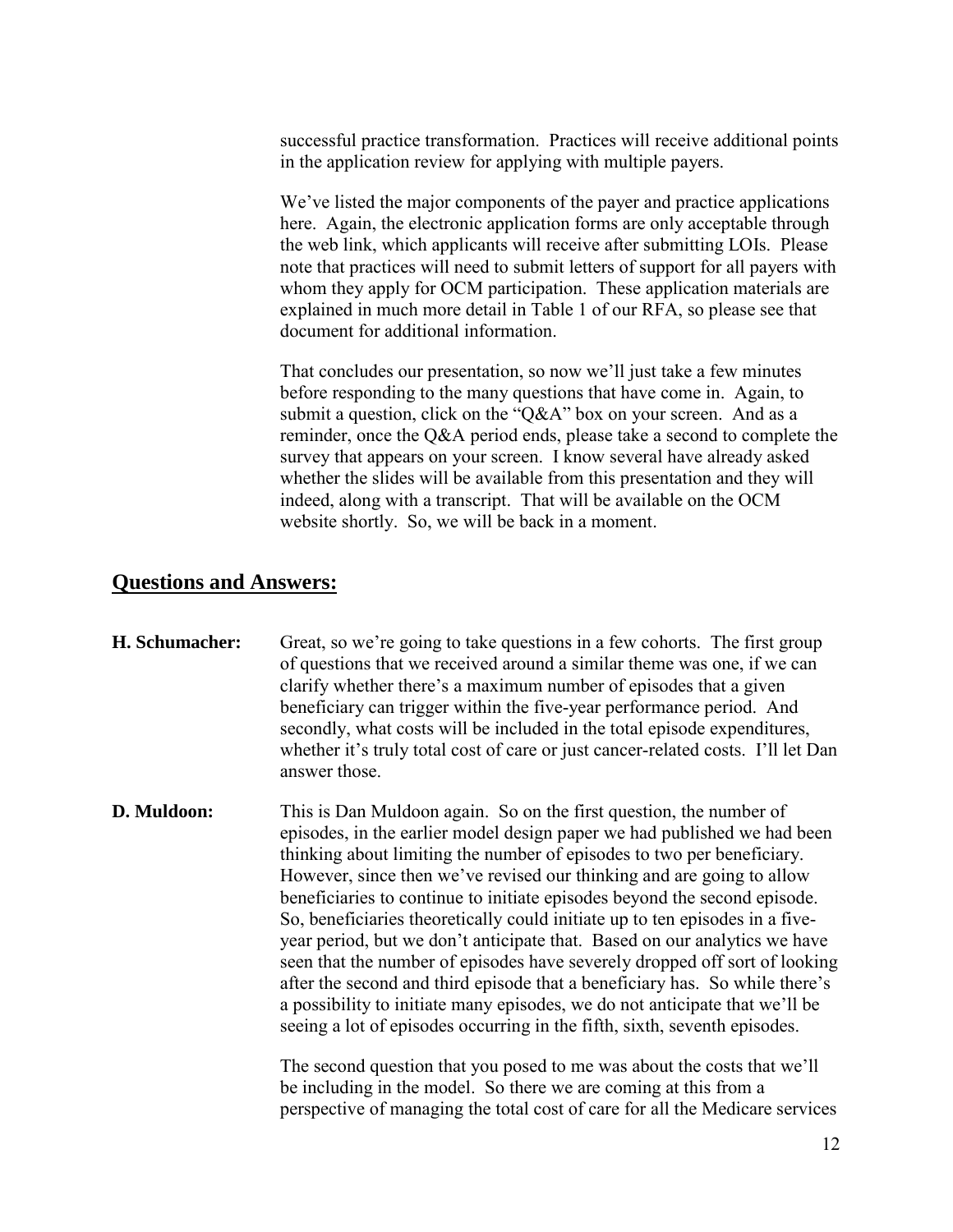that are paid under Parts A and B, as well as certain Part D expenditures, during a sixth-month period of an episode. I think cancer-related cost of care will comprise the bulk of the expenditures but we will be including all costs and expenditures that occur during the six-month episode.

- **H. Schumacher:** I'm going to ask my colleagues a couple other questions related to the inclusion of particular types of cancers and certain types of practices. So several folks have asked what we mean by saying that "nearly all cancer types will be included," and I'm going to have my colleague Dr. Kline answer that.
- **R. Kline:** This is Ron Kline from the OCM model team. The intent is to include all cancers in the model that are treated with non-topical chemotherapy. So if a diagnosis requires only surgery or only radiation therapy and does not require either IV or oral chemotherapy, then that diagnosis would be excluded. Diagnoses treated only with topical chemotherapy will also be excluded. All other cancer diagnoses will be included. The other point to make is that practices will not be able to choose which diagnoses are included. If a cancer diagnosis is treated with IV or oral chemotherapy, then that diagnosis will be automatically included as part of the model.
- **H. Schumacher:** Then I'm going to look to some of my other colleagues to get a little bit more specific on the types of practices that can and cannot participate. There were some questions surrounding whether hospital-affiliated practices could participate and also some questions around the PPSexempt cancer hospitals. So I'll look to my colleague Andrew York to answer those.
- **A. York:** Hello; this is Andrew York. And as you'll see in the RFA, we intend for all practices that are paid on the prospective payment system to be able to participate in the model. We understand that there are a number of practices that are partnered with outpatient departments, so they'll provide the management services while an outpatient department will provide the chemotherapy, and we intend for these practices to be eligible. We're going to be updating the model website and materials with any additional information those practices would need to include as part of their application.

The primary exception will be practices that are a part of the 11 PPSexempt cancer hospitals, and that's mainly due to the reconciliation process related to the PPS-exempt hospitals. It basically means that we can't calculate the performance-based payment for those practices.

**H. Schumacher:** And another attendee of the webinar asked whether all providers under a given TIN would be included in the model or whether only certain NPIs under the given practice would be included. I'll just share that we enroll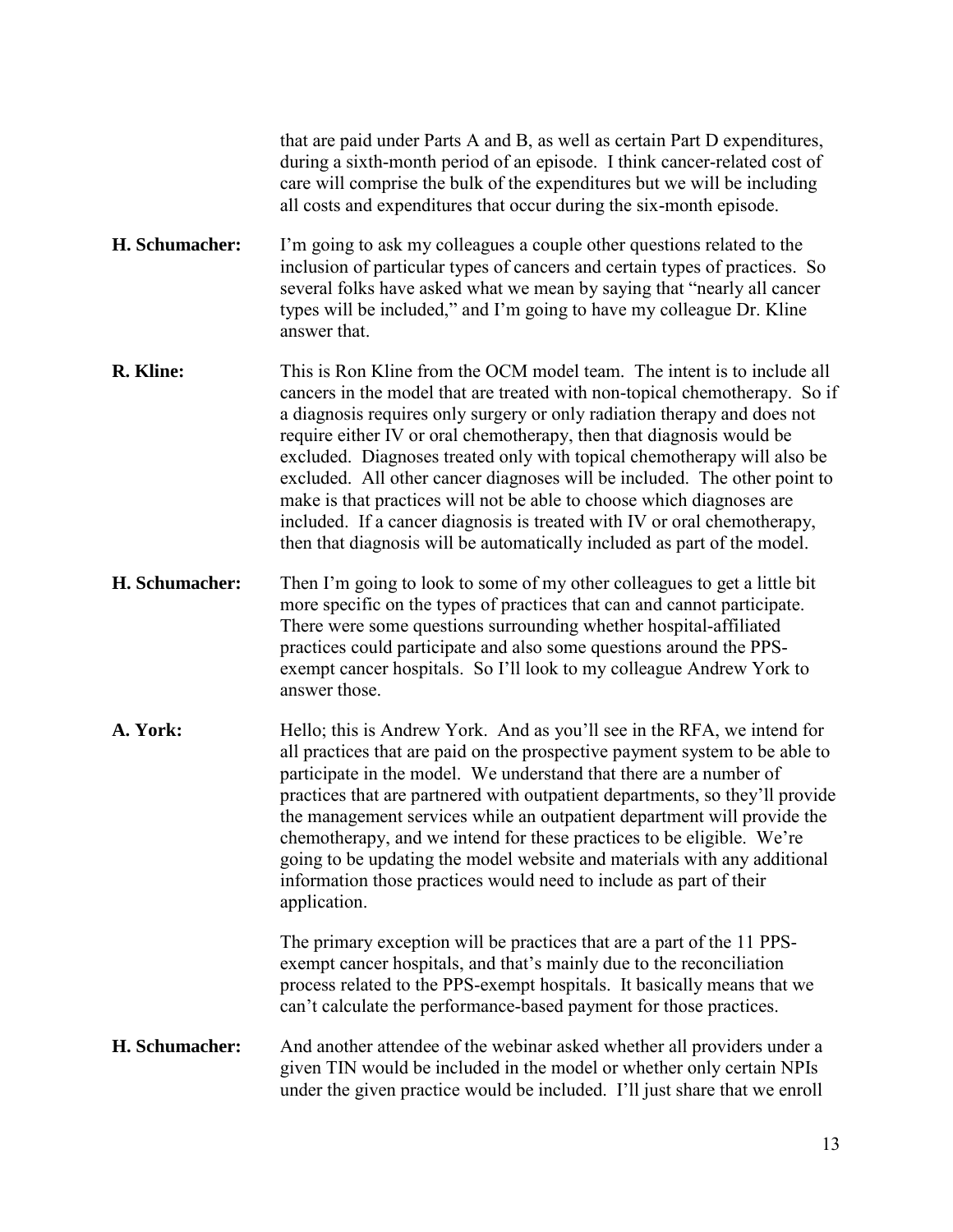|                | practices at the taxpayer ID number level, and all providers that prescribe<br>chemotherapy for cancer under that taxpayer ID number or TIN would be<br>included. So practices would be required to include all medical<br>oncologists and other providers that may prescribe chemotherapy for<br>cancer in the model.                                                                                                                                                                                                                                                                                                                                                                                                                                                                                                                                                                                                                                                                                                                                |
|----------------|-------------------------------------------------------------------------------------------------------------------------------------------------------------------------------------------------------------------------------------------------------------------------------------------------------------------------------------------------------------------------------------------------------------------------------------------------------------------------------------------------------------------------------------------------------------------------------------------------------------------------------------------------------------------------------------------------------------------------------------------------------------------------------------------------------------------------------------------------------------------------------------------------------------------------------------------------------------------------------------------------------------------------------------------------------|
|                | The next set of questions related to some technical details about payments<br>in the model. One, how the PBPM or per-beneficiary-per-month would be<br>billed, and whether that was something that would be prospectively billed<br>or retrospectively paid. I'll look to Laura Mortimer to answer that.                                                                                                                                                                                                                                                                                                                                                                                                                                                                                                                                                                                                                                                                                                                                              |
| L. Mortimer:   | So the PBPM payment is a prospective payment that practices who are<br>participating in the model will bill Medicare for in the same way they bill<br>other claims. So they will bill the PBPM for each beneficiary for each<br>month throughout the entirety of the six-month episode, except after a<br>beneficiary enters hospice.                                                                                                                                                                                                                                                                                                                                                                                                                                                                                                                                                                                                                                                                                                                 |
| H. Schumacher: | Then to my colleague Dan Muldoon, can you respond to some questions<br>related to benchmark or target prices, and how or if those will be updated<br>over the course of the model?                                                                                                                                                                                                                                                                                                                                                                                                                                                                                                                                                                                                                                                                                                                                                                                                                                                                    |
| D. Muldoon:    | Yes, so those target prices that we set will be updated over the course of<br>the model first through trending those to the applicable performance<br>period, based on the treatments that are occurring for different types of<br>episodes more broadly nationally as time progresses. So in doing that, that<br>trending mechanism will naturally account for some of the changes in<br>practice patterns and even some of the new technologies that are widely<br>adopted as the model proceeds and progresses. However, for some of the<br>new technologies that may come out in the future that may only affect<br>certain subpopulations, we're working through the mechanism to make<br>sure that we are able to set prices in a way that accurately reflects maybe<br>some of the additional costs of those new technologies. And so we're<br>working to make sure that we do have a mechanism there and we'll be<br>sharing further details there with applicants and practices prior to when<br>they have to sign agreements for the model. |
| H. Schumacher: | We can just add, in general, insofar as some methodologies are nearly<br>finalized but haven't been included in our model materials to date, all<br>methodologies relevant to payment, attribution, and other technical details<br>of the model will be available to practices prior to signing agreements.<br>Dan, I'm going to ask you one more question. We had an attendee ask<br>how drugs will be paid for during the model. Are they still paid at ASP<br>plus 6 or is there another mechanism through which drugs will be paid?                                                                                                                                                                                                                                                                                                                                                                                                                                                                                                               |
| D. Muldoon:    | The drugs will all continue to be paid at the ASP plus 6 and then for Part<br>D drugs, those will be paid as they are. So all the services that oncologists                                                                                                                                                                                                                                                                                                                                                                                                                                                                                                                                                                                                                                                                                                                                                                                                                                                                                           |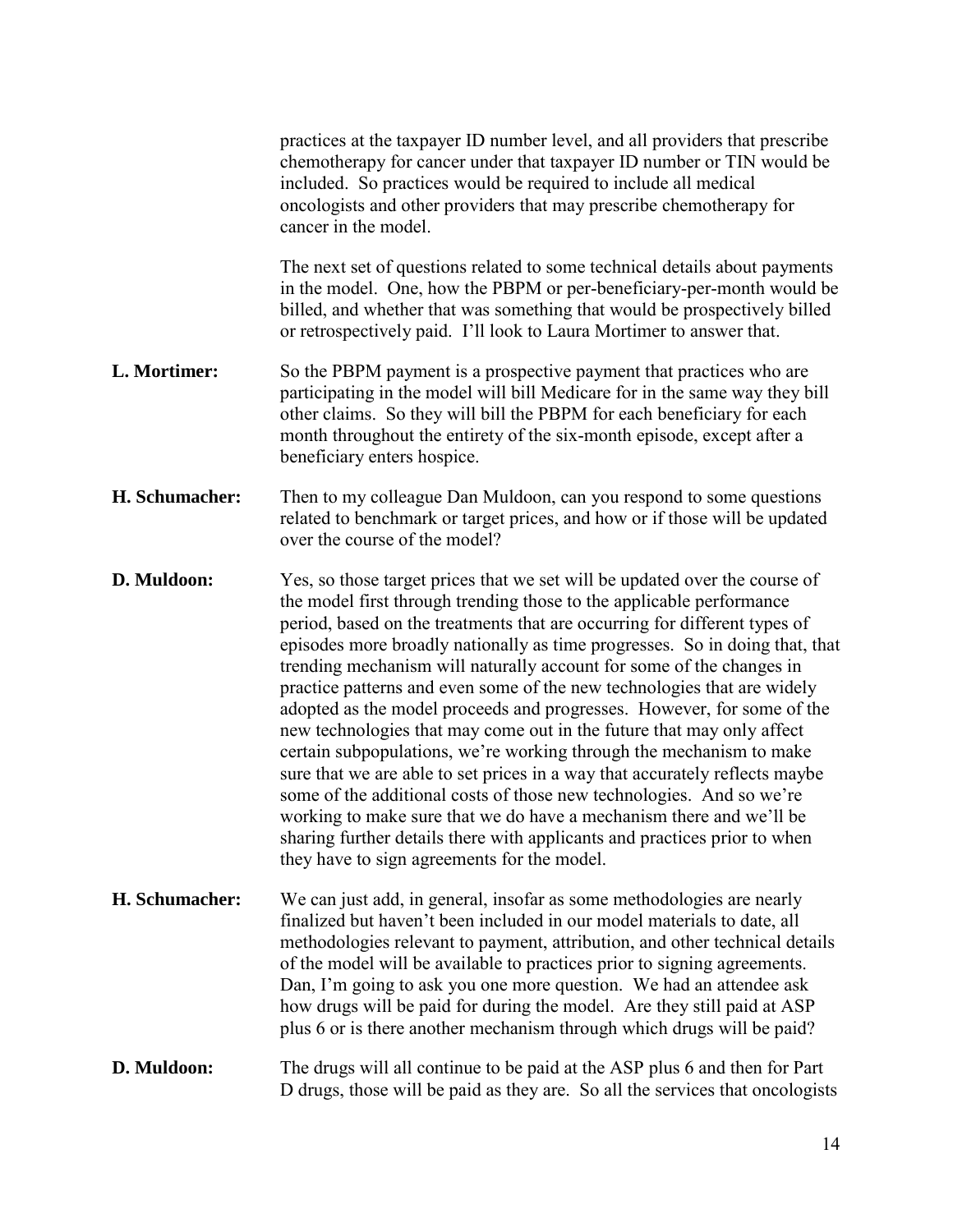| and other practitioners provide to beneficiaries in an episode will be paid |
|-----------------------------------------------------------------------------|
| through the existing Medicare fee-for-service payment system. Then we       |
| will be doing a retrospective reconciliation against the target price to    |
| compare whether or not the actual expenditures fell below or exceeded the   |
| target price to calculate our performance base. So the drugs will continue  |
| to be paid as they are now.                                                 |

#### **H. Schumacher:** Great.

So the next cohort of questions relates to the application process. We received several questions wondering whether the Letters of Intent are binding and what the relationship is between the submission of a Letter of Intent and an application. So I'm going to let Laura Mortimer answer those.

**L. Mortimer:** Thanks. The Letter of Intent process is neither binding nor competitive. Everyone, payers and practices, are invited to submit Letters of Intent. And again, you can download those forms on the website. They are PDFs; they're available now. You email the form as an attachment and then all applicants who submit LOIs will be sent a web link after the LOI submission period has ended with which they can access and complete and submit the actual applications.

> As the LOIs are non-binding, just because you submit an LOI does not mean that you have to submit an application. The main reason why we have the LOI is so that practices and payers can see who else is interested in participating in the model in their markets and plan their participation in OCM. So again, we encourage practices and payers to visit our website after we've posted these lists and coordinate with the practices and payers in your respective markets.

- **H. Schumacher:** Laura, can you clarify at what date folks should anticipate having the list publicly available of practices and payers respectively who have submitted LOI's?
- **L. Mortimer:** Sure. That would be March  $26<sup>th</sup>$  for the payer LOIs and April  $30<sup>th</sup>$  for the practice LOIs. They'll be posted on our website then.
- **H. Schumacher:** And those represent one week after the respective LOI submission deadlines?
- **L. Mortimer:** Yes, they do.
- **H. Schumacher:** Okay. Great. Thank you. Laura, I'll look to you to—several folks have asked about the numbers of practices that we anticipate enrolling and whether there's a particular goal of types of practice that we enroll or types of providers or types of cancer types.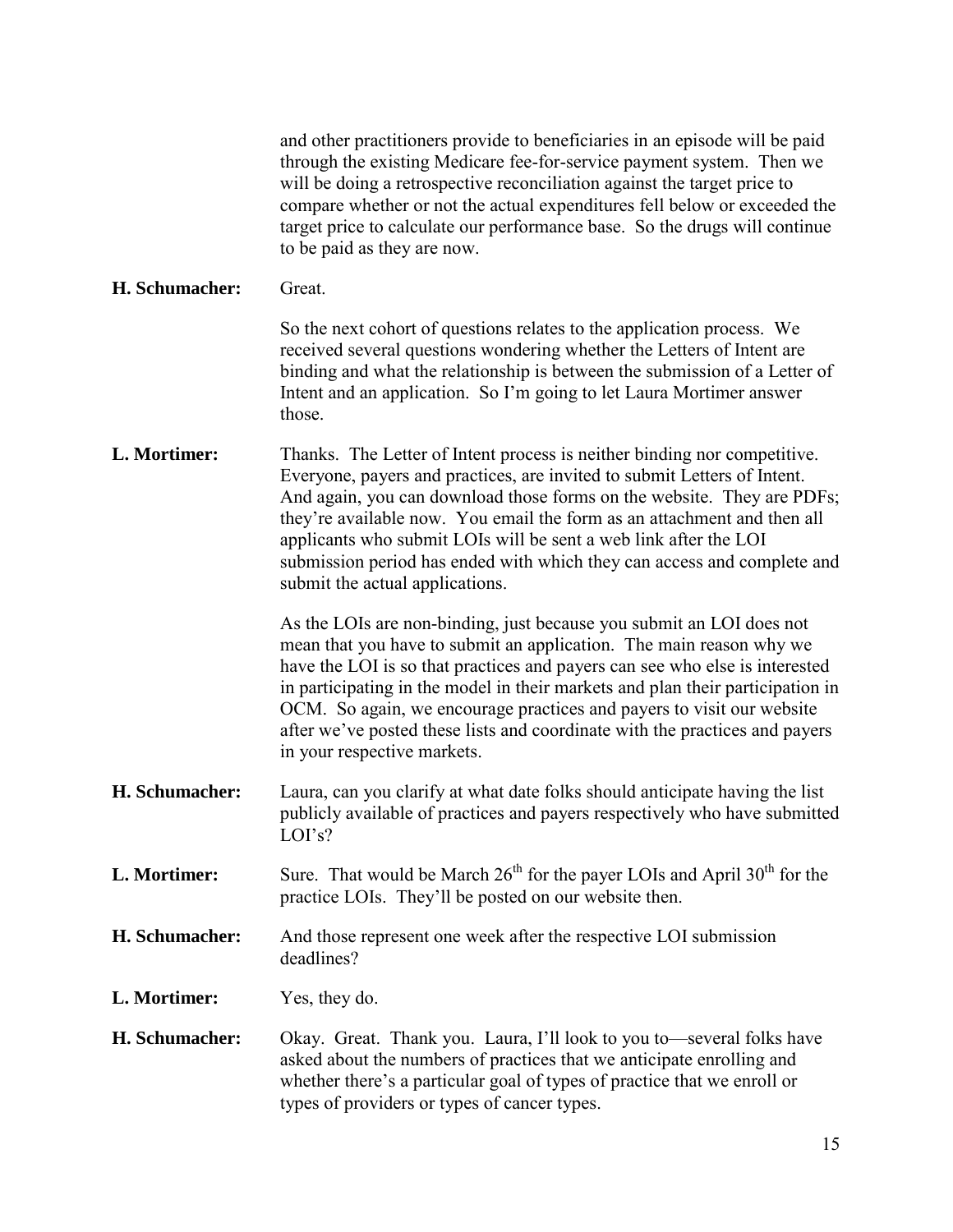**L. Mortimer:** We expect to enroll around 100 practices in the model. And as we've said, we are open to include nearly all cancer types in the model and expect to have a variety of practices in the model as well. We also will look for geographic diversity and diversity in patient populations. And practices can highlight this diversity in their applications in the Diverse Populations narrative. . **H. Schumacher:** Laura, I'll look to you again for one final question. We've had several questions on whether practices must participate for the entire five years of the model or whether they can enroll at a later time. **L. Mortimer:** Practices must participate for the entire five-year period. If they don't achieve savings by the end of the third performance year, then they will be disenrolled from the model. But other than that, practices do have to participate for the full five years. **H. Schumacher:** Great. Several folks have asked about the multi-payer aspect of the model, and specifically what is the benefit to another payer in participating in the oncology model? Laura, do you want to help us answer that one? **L. Mortimer:** Sure. In addition to savings that other payers could achieve through the model, similar to Medicare there, we believe that a high level of collaboration between Medicare and other payers will really allow this model to drive care transformation on a broader scale. So, ideally we would have all of the payers that a participating practice accepts participating in the model. The more payers that a practice participates with, the better. **H. Schumacher:** Laura, can you clarify whether a practice gets to choose which payers they participate with or whether the model at CMS decides that? **L. Mortimer:** So that would be up to practices and payers to decide. They will apply separately, but practices will need to submit letters of support for each payer in their market that also participate in the model, just to demonstrate that they have coordinated this participation and the payers are on board with the practices. **H. Schumacher:** Okay. And some folks have asked whether practices will sign separate agreements with other payers if other payers do participate in the model and partner with the practices. Laura, can you give us some insight on what the expectation of the partnership would be between a practice and another payer? **L. Mortimer:** Sure. So other payers will sign agreements with practices, and those agreements will include the payment methodologies, practice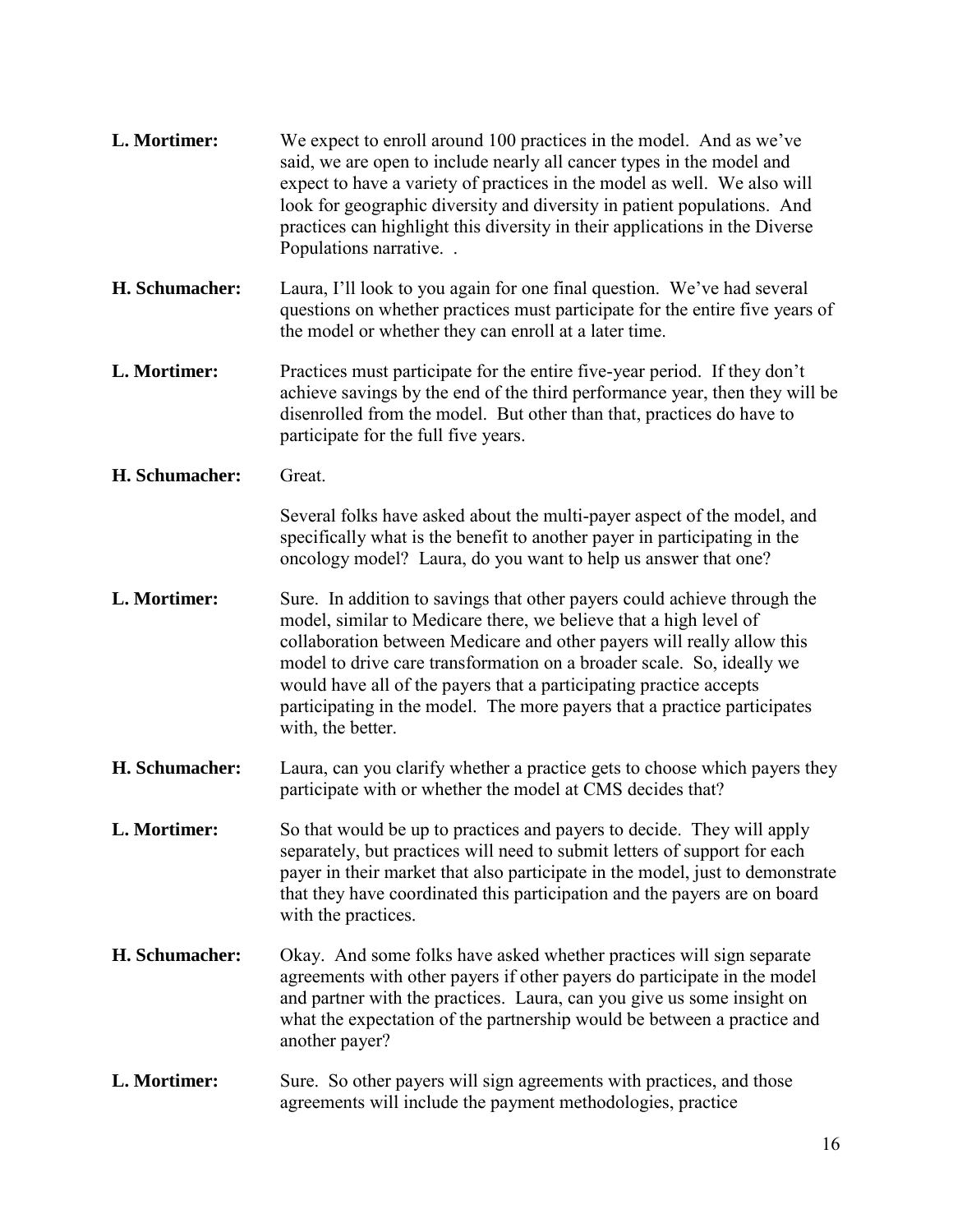requirements, and other details of the payers' models. Again, we do expect payers to align their models with the Innovation Center's model, particularly around the two-part payment approach. Payers will sign memoranda of understanding with the Innovation Center.

- **H. Schumacher:** Great. The next set of questions, and I know we're running somewhat short on time—several folks have asked about what the data collection process will look like in terms of the quality measures that we ask practices to report on and what that feedback might look like back to the practices. So, my colleague Andy has done a lot of our work related to the collection of those data and I'll let him take those.
- A. York: So as we mentioned, the model is a six-month episode and we're expecting quarterly reporting on quality data primarily to be able to update practices with kind of like a midpoint standing before the final quality score is calculated for the episode. Right now we try to align with a lot of the work that's already done within CMS. We anticipate creating a platform that can receive direct exports from EHRs as well as a web portal for manual data entry for practices to submit both manually and through electronic export.
- **H. Schumacher:** Andy, can you clarify when practices would get more information on the data collection platform and what their specific responsibilities would be?
- **A. York:** We will share a finalized list of quality measures in the practice agreements for practices to review. So once we have the final list of quality measures, we'll have the entire process mapped out for how you will submit data for each of those quality measures.
- **H. Schumacher:** Great. So we are just about at time. The last question that we'll take as a group is whether these slides will be available in an archived fashion and also whether there are any other webinars that we anticipate giving. At this stage, we can say definitively, yes, these slides will be available on the Oncology Care Model website, which is listed on the current slide. We may well have other webinars in the future and if we do those, they will be posted to the Oncology Care Model website. Again, we will look through the questions that have been posed by many of the attendees that we didn't have time to reach today, and as we find trends across attendees' questions we will be updating our model materials, in particular our Frequently Asked Questions document, which is available on the Oncology Care Model website.

So with that, we close our webinar today. Thank you so much for your interest in the CMS Oncology Care Model and for your attention and patience with some of the audio issues today. We hope that you will all, as you leave this webinar, will be willing to complete a survey and in that